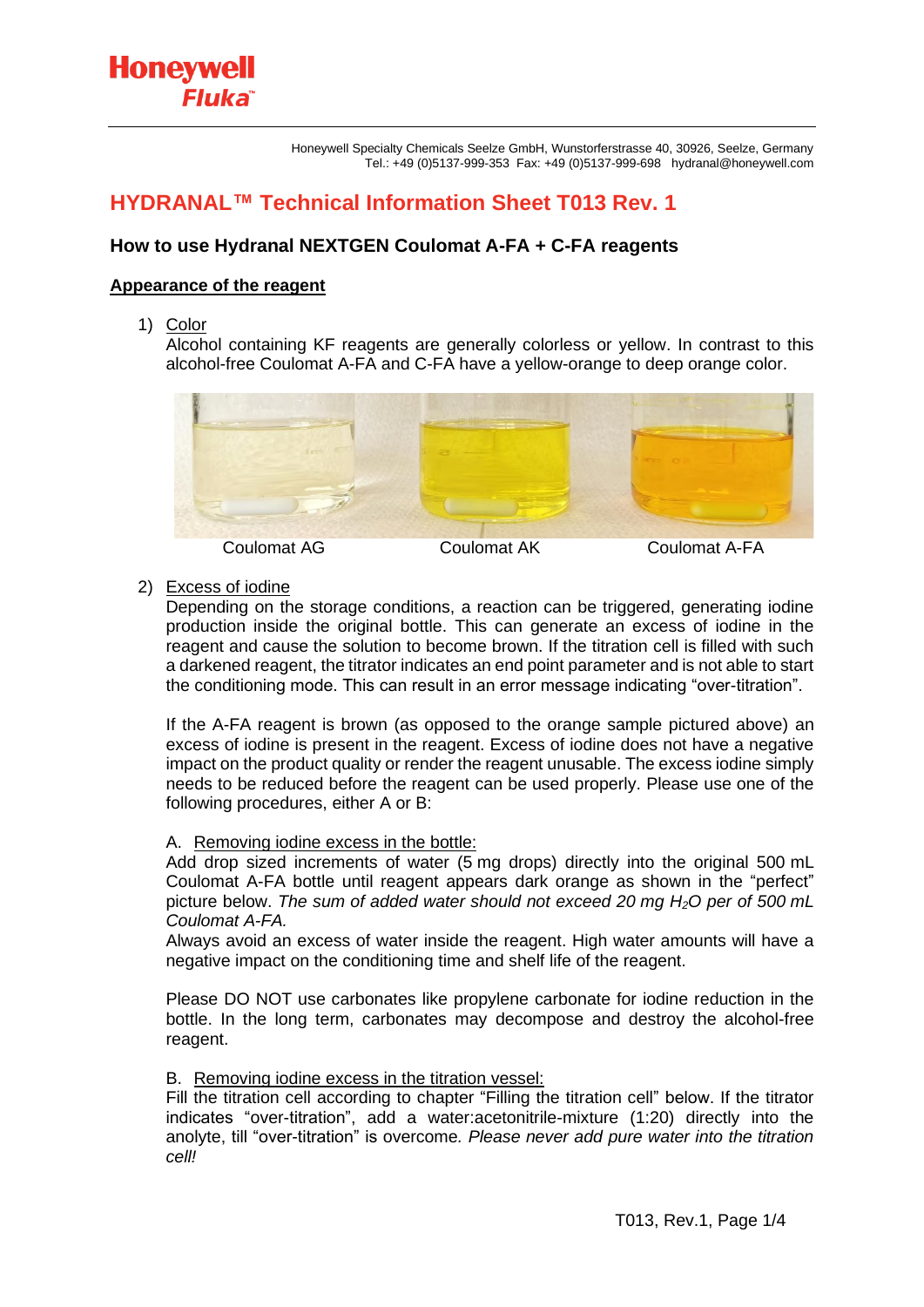**Fluka** 

Honeywell Specialty Chemicals Seelze GmbH, Wunstorferstrasse 40, 30926, Seelze, Germany Tel.: +49 (0)5137-999-353 Fax: +49 (0)5137-999-698 hydranal@honeywell.com



- 3) Keep the reagent away from sunlight or artificial sunlight lamps. When reagent is used in a colorless titration cell, auto iodine production may take place. The titrator may over titrate and/or drift values may drop to zero. If sunlight cannot be avoided, cover the titration cell with aluminum foil. Alternatively, brown-glass titration vessels are available from many equipment suppliers.
- 4) Store the reagent in dry conditions below 30°C.

## **Filling the titration cell**

**Honeywell** 

Hydranal Coulomat C-FA



Hydranal Coulomat A-FA

- a. Use a clear and dry titration vessel and generator electrode.
- b. Gently clean the indication electrode with a soft paper tissue. c. Snap off top tag of the Coulomat C-FA ampoule at the
- predetermined breaking zone.
- d. Fill the entire content into the cathodic chamber.
- e. Fill the anode compartment with the anolyte Coulomat A-FA. The anolyte level should initially be a few millimeters higher than the catholyte level.
- f. Start the conditioning mode

Use a cell with a diaphragm. A cell without a diaphragm provides results that may be increased by up to 10%. Also unwanted side reactions at the cathode cannot be excluded if a cell without a diaphragm is used.

## **When should the anolyte and the catholyte be replaced?**

- a) At least once a week.
- b) If recovery of Hydranal Water Standard 0.1 PC is higher than +/- 10%.
- c) As soon as sample-related deposits are formed inside anode or cathode compartment. Solid deposits can damage the generator electrodes.
- d) If the drift increases continuously above 20 µg/min.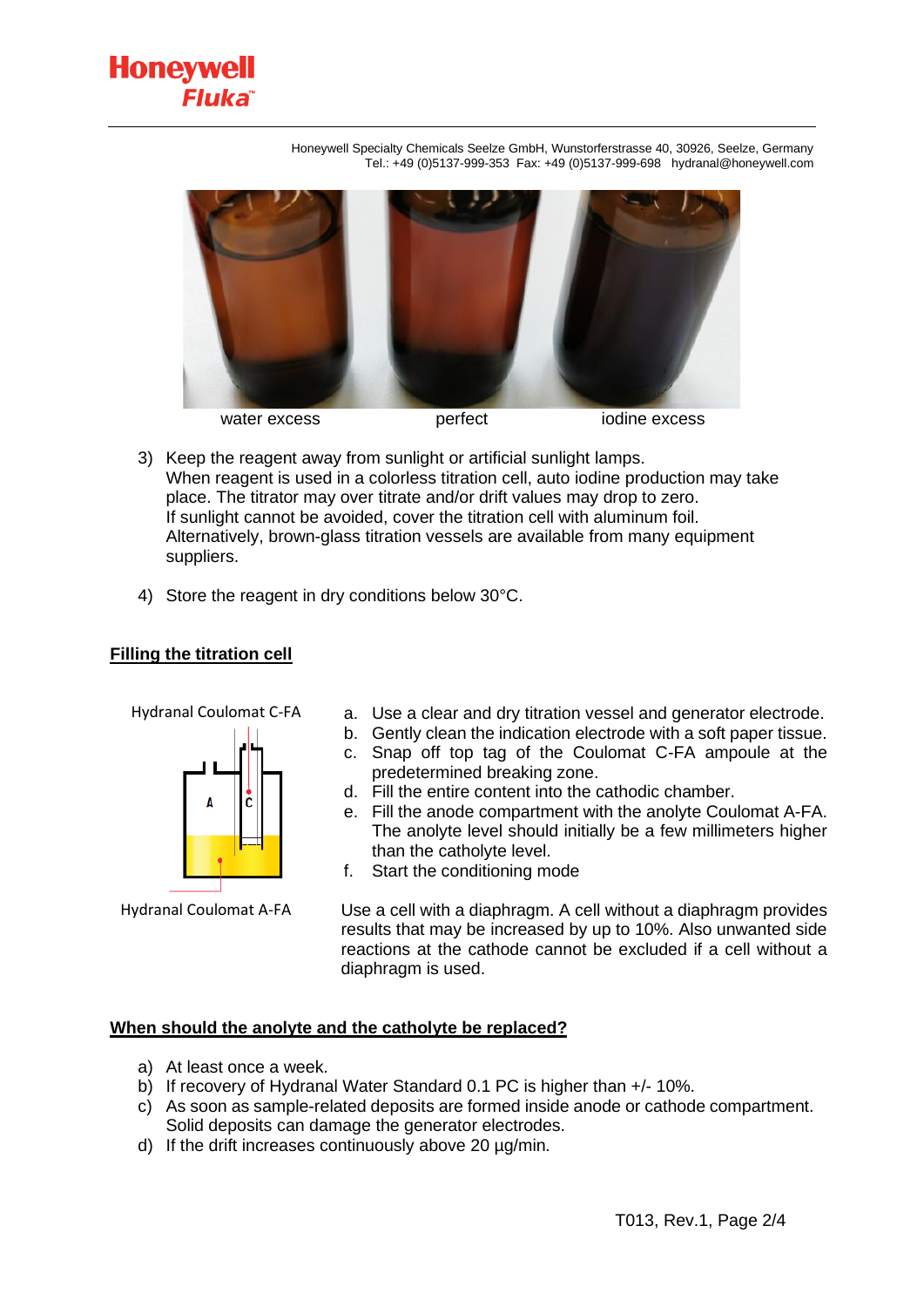Honeywell Specialty Chemicals Seelze GmbH, Wunstorferstrasse 40, 30926, Seelze, Germany Tel.: +49 (0)5137-999-353 Fax: +49 (0)5137-999-698 hydranal@honeywell.com

#### **Which water standards can be used?**

For verification of the titration cell, alcohol-free water standards are recommended:

|       | Art. No. Water Standard            | <b>Description</b>                                            | Matrix    | <b>Comment</b>                         |
|-------|------------------------------------|---------------------------------------------------------------|-----------|----------------------------------------|
| 34446 | HYDRANAL-Water<br>Standard 0.1 PC  | Liquid standard, water content<br>$0.1 \text{ mg/g} = 0.01\%$ | Propylene | <b>Highly</b><br>Carbonate recommended |
| 34426 | HYDRANAL-CRM<br>Water Standard 1.0 | Liquid standard, water content<br>1.0 mg/g = $0.1\%$          | Anisole   | Do not use with<br>borate samples      |

Note: Do not use water standards that contain alcohols

## Even small amounts of alcohol destroy the alcohol-free system.

Strong side reactions with alcohol-sensitive samples will occur and incorrect titration results and/or high drift values will be obtained. For information on composition, please check the safety data sheet of each water standard used. Examples of non-compatible alcohols:

- a) Methanol, ethanol, propanol, butanol, etc.
- b) 1-methoxy-2-propanol / 1-Methoxypropan-2-ol

Further information can be found on our website: <https://lab.honeywell.com/en/hydranal/nextgen/fa-reagents>

## **[Articles and Whitepapers:](https://lab.honeywell.com/en/search/resources-search?subcat=Articles%20and%20Whitepapers)**

- **→ Hydranal NEXTGEN [FA for ketones Flyer](https://lab.honeywell.com/content/dam/rc/en/resources/resource-library/brochures-and-flyers/hydranal-nextGen-fa-ketones-flyer.pdf)**
- ➔ Hydranal NEXTGEN [FA for ketones Whitepaper](https://lab.honeywell.com/content/dam/rc/en/resources/resource-library/articles-and-whitepapers/accurate-water-determination-in-ketones-with-hydranal-nextgen-coulomat-a-fa-and-c-fa-whitepaper.pdf)
- **→ Hydranal NEXTGEN [FA for LiBs Flyer](https://lab.honeywell.com/content/dam/rc/en/resources/resource-library/brochures-and-flyers/hydranal-nextgen-fa-reagents-lib-flyer-eng.pdf)**
- **→ Hydranal NEXTGEN [FA for LiBs Whitepaper](https://lab.honeywell.com/content/dam/rc/en/resources/resource-library/articles-and-whitepapers/accurate-water-determination-in-lithium-ion-batteries-with-hydranal-nextgen-coulomat-a-fa-and-c-fa.pdf)**

## **[Technical information sheets:](https://lab.honeywell.com/en/search/resources-search?subcat=Hydranal%20Technical%20Information%20Sheet)**

**→** Recommended handling of water standards: See Hydranal-Technical Information Sheet T007